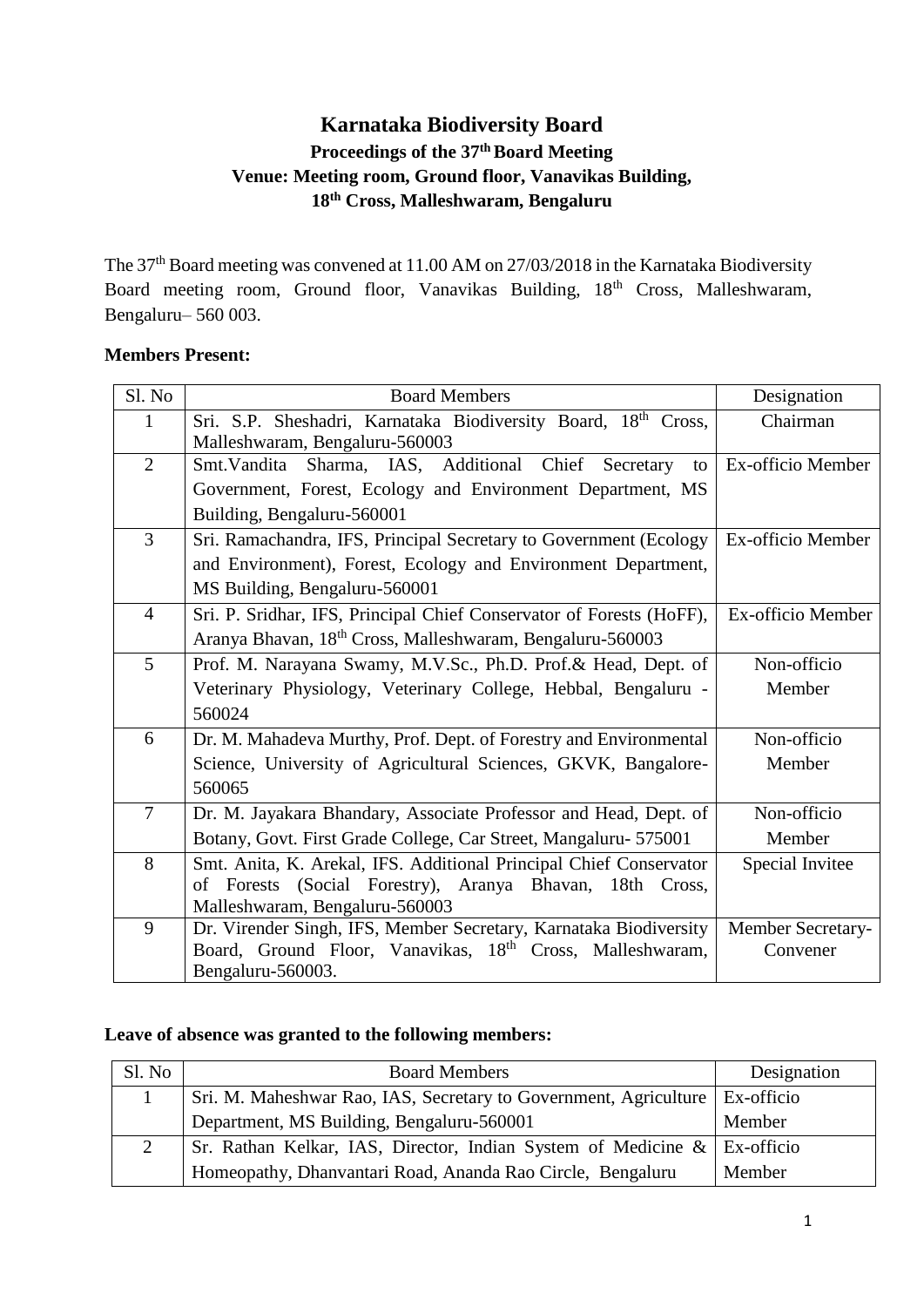|                | Dr. Niranjana Murthy, Prof. & Scheme Head, AICRN on Potential                                                                            | Non-officio     |
|----------------|------------------------------------------------------------------------------------------------------------------------------------------|-----------------|
|                | Crops, RIOF Bldg., UAS, GKVK, Bengaluru-560065                                                                                           | Member          |
| $\overline{4}$ | Dr. C.G. Kushalappa, Prof. & Dean, Forestry College, Kunda Road,                                                                         | Non-officio     |
|                | Ponnampet-571216, Kodagu                                                                                                                 | Member          |
|                | Sri. B.T. Khanapure, Drugs Controller, Drugs Controller Department,<br>Palace Road, Near Karnataka Public Service Commission, Bangalore. | Special Invitee |

The Member Secretary, Karnataka Biodiversity Board, welcomed the members to the 37<sup>th</sup> meeting of the Board. The Chairman, Karnataka Biodiversity Board, called on the members to pay condolence for the passing of Shri S. Manikantan, IFS, Conservator of Forests & Director, Tiger Project, Nagarahole.

### **37/1 - Reading and recording of Proceedings of the 36th Board Meeting:**

The proceedings of the  $36<sup>th</sup>$  Board Meeting, held on  $29/12/2017$  was communicated to all the members. The proceeding, as reported in Annexure-I of agenda notes, was adopted.

### **37/2 - Action taken on 36th Board meeting proceedings.**

Action taken on the proceedings of  $36<sup>th</sup>$  Board meeting, as reported in Annexure-II of the agenda, was noted by the Board.

## **36/7 - Separate Audit report on the accounts of Karnataka Biodiversity Board for the year 2016-17:**

The Board noted the action taken.

### **36/10 - Status of Formation of Biodiversity Management Committees (BMC) and People's Biodiversity Registers (PBR):**

The Board noted the action taken. After detailed discussion, the ACS, FEE, advised that the Chief Conservator of Forests (CCFs), of all the Circles, have to be insisted upon to take up the matter to drive the DCF (SF), of each District, to speed up the processes involved and the CCFs of the Circles may be briefed during the scheduled meetings at Aranya Bhavan. The PCCF (HoFF) also consented to allot time to the Board for the same.

# **36/11 – Letter to PCCF (HoFF) Aranya, Bhawan, requesting support on the matter of trade of Forest Produce through Village Forest Committee, LAMPS or Tender cum-auction sale:**

The Board noted the matter and the PCCF (HoFF) was requested to look into the matter of sharing of information regarding the auction sales conducted by the VFCs, LAMPS and the successful bidders/traders of the sales with the jurisdictional BMCs and also the Board.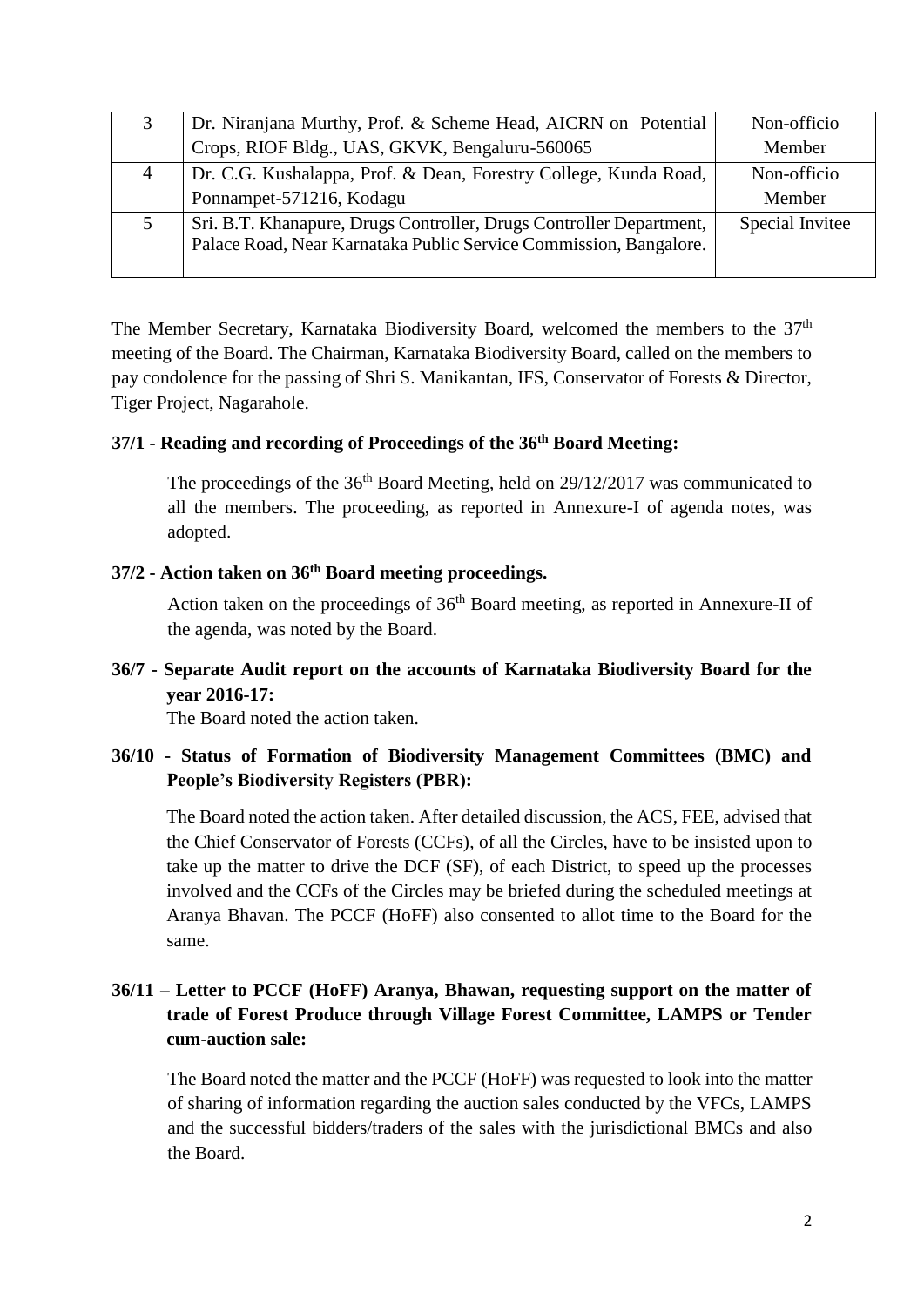### **36/13 – Condemnation of Karnataka Biodiversity Board Vehicle bearing No. KA-04-MB-6160:**

The Board noted the action taken.

#### **37/3- Status of Formation of Biodiversity Management Committees and Preparation of People's Biodiversity Registers.**

The Board noted the action taken in the matters placed before the Board.

#### **37/4. Establishment of Bio-parks in the State:**

The Board noted the action taken in communicating the matter to the APCCF (Project) for further needful action. The PCCF (HoFF) was requested to adapt the concept of the Biodiversity-parks in the scheme under which Tree Parks are being developed in the Forest Divisions.

#### **37/5/1. Legal action against defaulting entities and filing of complaints**:

The Member Secretary briefed the Board that complaints against 5 defaulting companies have already been filed and that more complaints are ready to be filed in the jurisdictional Courts. The Board was of the unanimous opinion that the legal action against defaulting companies/entities has to be initiated and that the expenses will need to be borne by the Board. The Board further resolved that as per the notification in the Gazette of India (dtd  $7<sup>th</sup>$  January 2009), the jurisdictional RFO on a case-by-case basis shall be authorized to file complaints on behalf of the Board along with the services of the advocate empaneled with the Board, Mr.H.K. Vasanth, to conduct the litigation on behalf of the Board. The RFO so authorized by the Board shall be briefed on the facts of the case/complaints to be filed.

#### **2. New website and online application system for ABS Applications:**

The Board noted the matter and applauded the efforts in launching of the website and the online application system. Dr. Narayana Swamy and Dr. Jayakara Bhandary also volunteered to help the Board in reviewing the contents of the Kannada version of the website and suggest appropriate changes where necessary.

### **37/6: UNEP-GEF-MoEF-ABS Project on "Strengthening the implementation of the Biological Diversity Act and Rules with focus on its ABS Provisions"**

The Board noted the matter.